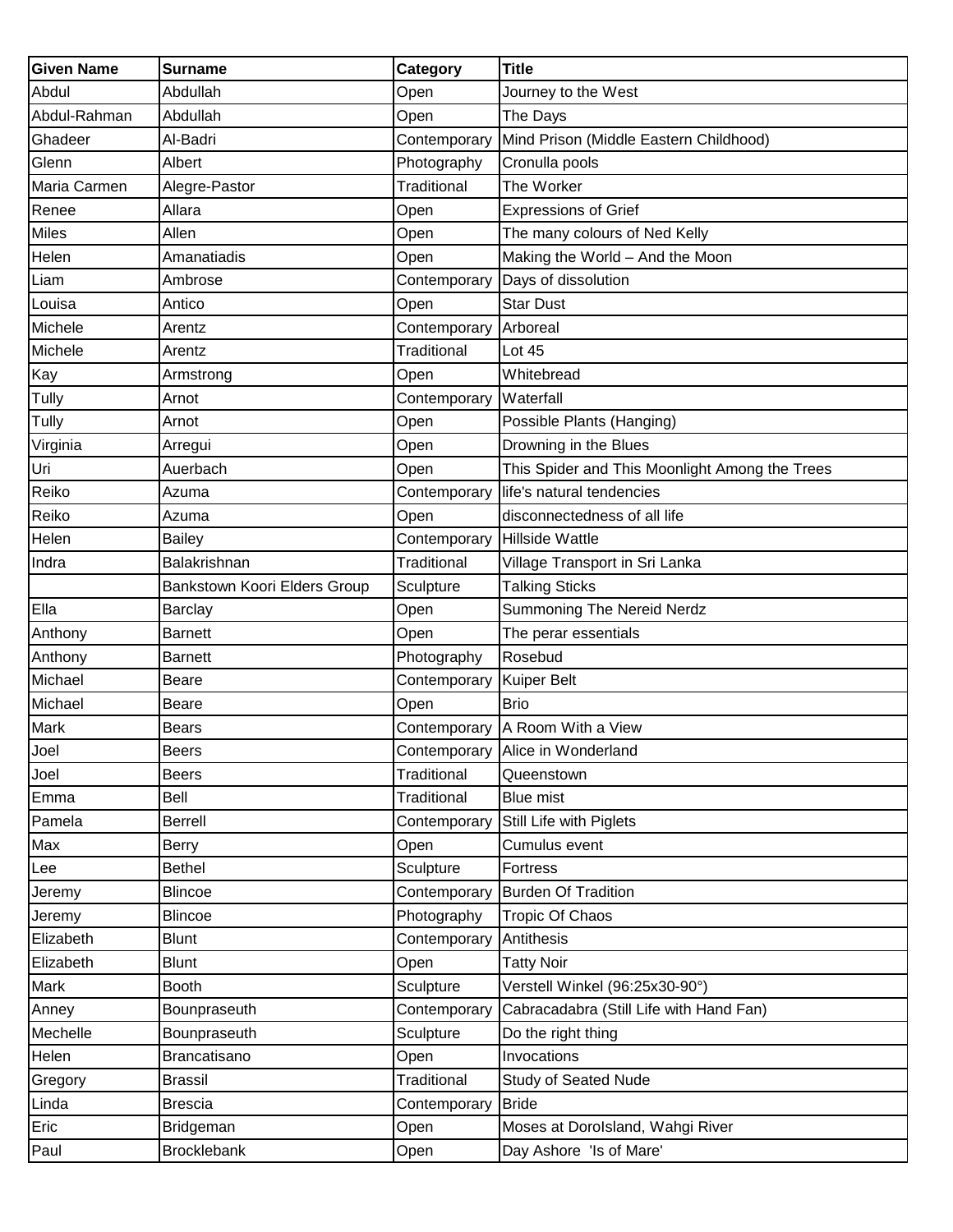| <b>Given Name</b> | <b>Surname</b>     | Category             | <b>Title</b>                                       |
|-------------------|--------------------|----------------------|----------------------------------------------------|
| Paul              | <b>Brocklebank</b> | Traditional          | Mitre Peak - Milford Sound                         |
| David Asher       | <b>Brook</b>       | Open                 | Mereology                                          |
| Michelle          | <b>Brown</b>       | Open                 | The persistence of anxiety                         |
| Rachel            | Bryant             | Contemporary         | Brushstroke                                        |
| Cinamon           | <b>Burgess</b>     | Contemporary         | <b>Drag Desserts</b>                               |
| Mandy             | <b>Burgess</b>     | Open                 | The house will weep                                |
| Kieran            | <b>Butler</b>      | Contemporary         | Chux GIANT SUPER WIPES better than the regular one |
| Anthony           | Cahill             | Open                 | Ok, hold on.                                       |
| Penelope          | Cain               | Contemporary         | Pump it up and just keep dancing (extended mix)    |
| Richard           | Caladine           | Open                 | The Detour Taken by the Dream                      |
| Mariah            | Calman             | Contemporary         | Self Portrait With Pseudo Tumors                   |
| Adam              | Campbell           | Contemporary         | <b>Untitled</b>                                    |
| Ken               | Campbell           | Sculpture            | Untitled                                           |
| Adam              | Campbell           | Sculpture            | Waiting                                            |
| Kristone          | Capistrano         | Traditional          | <b>Kirk</b>                                        |
| David             | Capra              | Open                 | Informercial                                       |
| Gaspare           | Carrozza           | Traditional          | A Glance                                           |
| Ana               | Carter             | Open                 | Princess and the Pill                              |
| Liz               | Carter             | Sculpture            | Emerge/Submerge                                    |
| Angela            | Casey              | Open                 | The Future of Light #2                             |
| Cecilia           | Castro             | Open                 | Mapu+Che                                           |
| Michelle          | Cawthorn           | Open                 | <b>Bedhead</b>                                     |
| Ondra             | Challinger         | Open                 | <b>Turtle Cave</b>                                 |
| Ondra             | Challinger         | Traditional          | Rainbow Diamond Snake in a Butterly Tree           |
| Marwa             | Charmand           | Contemporary         | Father with dead children, after Käthe Kollwitz    |
| Marwa             | Charmand           | Open                 | The Dead 2017, after Käthe Kollwitz                |
| Louisa            | Chircop            | Contemporary         | I fucked with Matta and Van Gogh                   |
| Louisa            | Chircop            | Open                 | <b>Existential Void</b>                            |
| Andrew            | Christie           | Contemporary Out Run |                                                    |
| Andrew            | Christie           | Sculpture            | Dreaming About Mud                                 |
| Andrew            | Clay               | Contemporary         | Novocaine                                          |
| Anne              | Claydon            | Contemporary         | Sorry                                              |
| Owen              | Cobb               | Sculpture            | <b>TBA</b>                                         |
| Janine            | Coddington         | Contemporary         | Return Journey                                     |
| Dale              | Collier            | Open                 | <b>Tiliqua Scincoides Theory</b>                   |
| Terrence          | Combos             | Open                 | icebreaker                                         |
| George            | Comninos           | Open                 | Sunday Morning Reflection - East Sydney            |
| Nancy             | Constandelia       | Open                 | Aeon                                               |
| Karen             | Coull              | Contemporary         | "Some Day I'll Fly Away"                           |
| Gabrielle         | Courtenay          | Contemporary         | Dragon's Breath, 2016                              |
| Gabrielle         | Courtenay          | Sculpture            | Spiritwalker, 2017                                 |
| Patrick           | Cremin             | Open                 | <b>Dysfunctional Window</b>                        |
| Rachaeldaisy      | Daisy              | Sculpture            | Layer Upon Layer                                   |
| Gerwyn            | Davies             | Open                 | Hedge                                              |
| Leslie R          | Dawson             | Sculpture            | Where am I                                         |
| Peter             | Day                | Open                 | Capertee Valley Flight                             |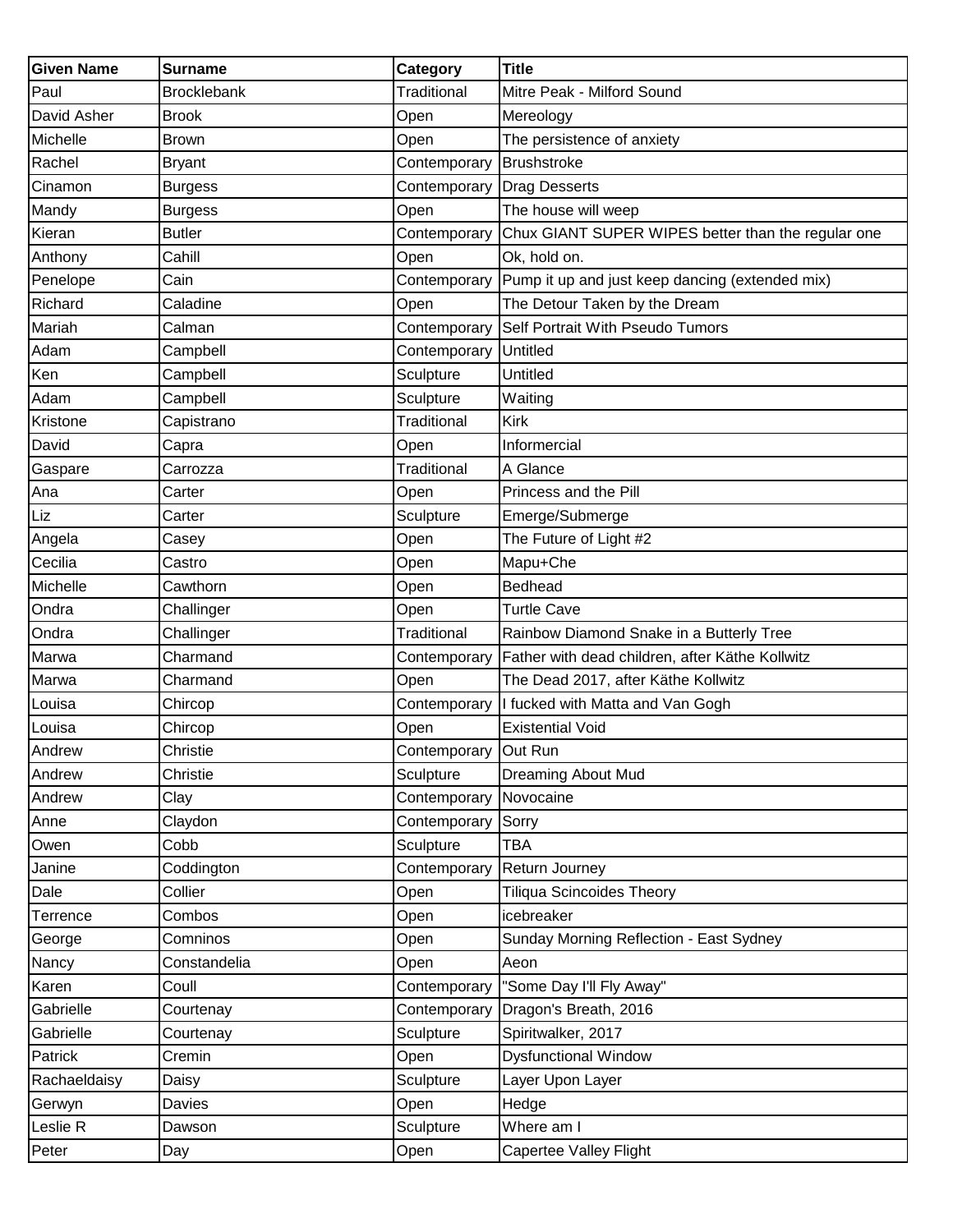| <b>Given Name</b> | <b>Surname</b> | Category              | <b>Title</b>                                      |
|-------------------|----------------|-----------------------|---------------------------------------------------|
| Rox               | De Luca        | Sculpture             | Flourish (not)                                    |
| Rehgan            | De Mather      | Open                  | Verses on Versus                                  |
| Lada              | Dedic          | Open                  | Self Portrait; Artist's Brain                     |
| Mariana           | Del Castillo   | Sculpture             | SERENADING THE FERALS                             |
| Jagath            | Dheerasekara   | Open                  | Unbothered                                        |
| Els               | Dirickx        | Open                  | Bird watching in the red centre.                  |
| Els               | <b>Dirickx</b> | Photography           | "Flight from the fires"                           |
| Sandra            | Dodds          | Sculpture             | Eclipse                                           |
| Nikolaus          | Dolman         | Open                  | Feel Good, Repeat                                 |
| John              | Dounan         | Contemporary          | "Hortus Conclusus" landscape #3                   |
| Alexandra         | Dovnik         | Contemporary          | <b>Black Pearl B&amp;W</b>                        |
| Sabella           | D'souza        | Contemporary 22/f/aus |                                                   |
| Candace           | D'souza        | Contemporary          | Introspection                                     |
| Angela            | Eden           | Open                  | Lavender Fields, Tasmania                         |
| Angela            | Eden           | Traditional           | Salamanca Market, Hobart                          |
| Troy              | Emery          | Open                  | yellow headed pink wallaby                        |
| Corrigan          | Fairbairn      | Contemporary          | Invertigo                                         |
| Michael           | Fardon         | Contemporary          | Adaption #2                                       |
| Jessica           | Fesic          | Open                  | Uncle Ivan                                        |
| Jessica           | Fesic          | Sculpture             | A Duo of Pot-Ginas                                |
| Melanie           | Fisher         | Photography           | Girl in the woods                                 |
| Heath             | Franco         | Open                  | LIFE IS SEXY                                      |
| Pamela            | French         | Contemporary          | As Light Falls II                                 |
| Pamela            | French         | Open                  | Reflect, Yandhai-Nepean River, Douglas Park Gorge |
| <b>Brian</b>      | Fuata          | Open                  | Paper waits (Barbara)                             |
| Jutta             | Fuhrmans       | Contemporary          | Boondi                                            |
| Hannah            | Gartside       | Sculpture             | Accessories for a Glorious Escape                 |
| Camille           | Gillyboeuf     | Traditional           | The Party                                         |
| Fabio             | Giompaolo      | Photography           | Nonna Bird                                        |
| Jojo              | Goodes         | Sculpture             | <b>Rainbow Horse</b>                              |
| Graham            | Graham         | Sculpture             | Drawn from the Discarded                          |
| Nicole            | Gray           | Contemporary          | She Is Now The Butterfly                          |
| Lorna             | Grear          | Contemporary          | The Big Fall                                      |
| Lorna             | Grear          | Open                  | Peppermint Tree II                                |
| Tim               | Gregory        | Open                  | Death of 17yo Aboriginal Woman Melissa Dunn       |
| Peter             | Gregson        | Sculpture             | Volcanic Skate Park                               |
| Peter             | Griffen        | Contemporary          | <b>Ancient Fireplace</b>                          |
| Sylvia            | Griffin        | Contemporary          | Unknitting/Rewind                                 |
| Amala             | Groom          | Open                  | The Cider Series                                  |
| Jian              | Guo            | Open                  | The Landscape No.3                                |
| James             | Guppy          | Contemporary          | Man ist was man isst                              |
| James             | Guppy          | Open                  | <b>Higher Powers</b>                              |
| <b>Bob</b>        | Gurney         | Open                  | Murrumbidgee Corner                               |
| Bob               | Gurney         | Traditional           | Nile Creek/Glen Alice                             |
| Paul              | Handley        | Contemporary          | Déplacement (Smuggling Pod)                       |
| Michelle          | Hanlin         | Contemporary          | Gosford Anglican Church Duck                      |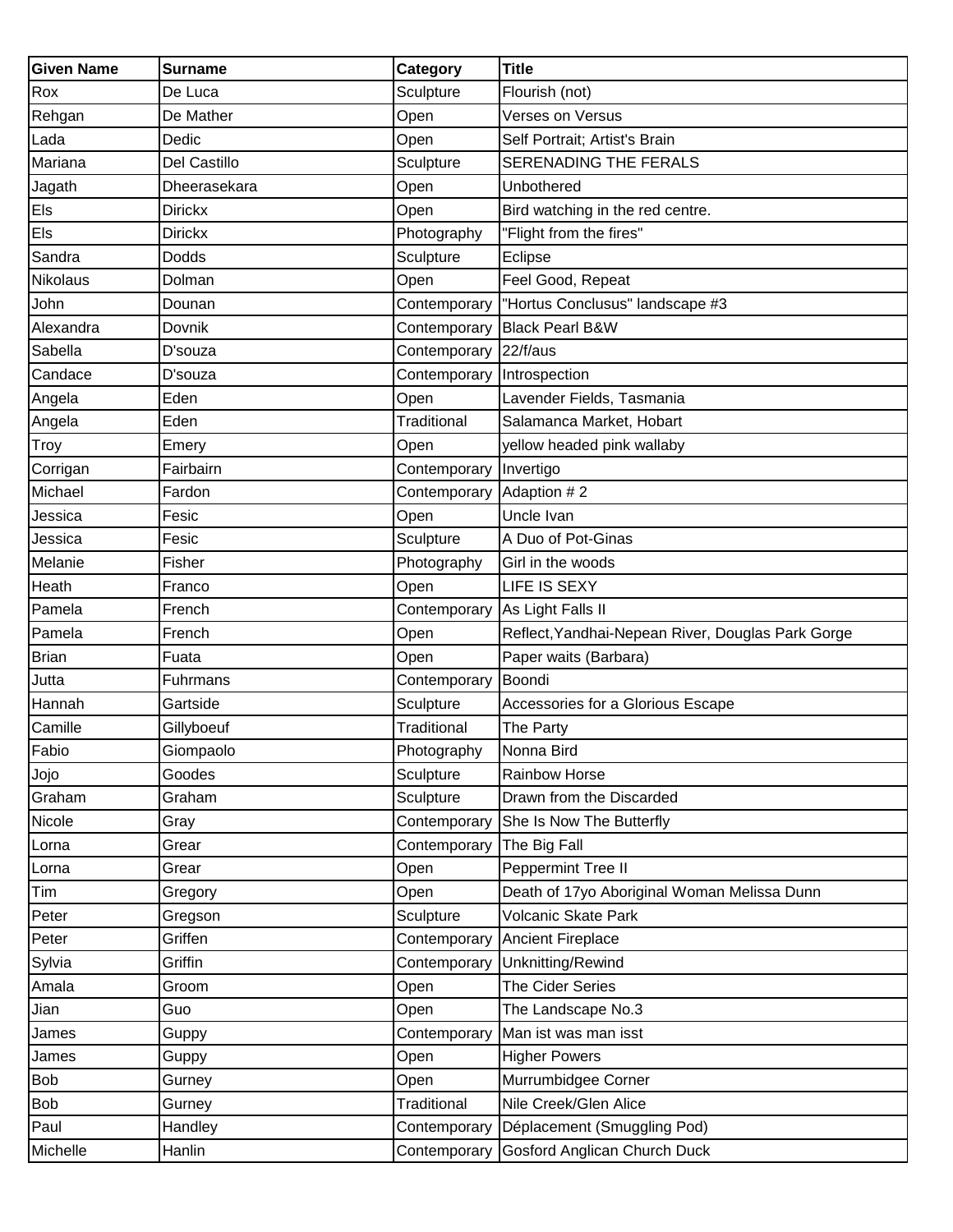| <b>Given Name</b> | <b>Surname</b>          | Category            | <b>Title</b>                                       |
|-------------------|-------------------------|---------------------|----------------------------------------------------|
| Janeen            | Harris                  | Photography         | Made With Love                                     |
| Tina              | <b>Havelock Stevens</b> | Contemporary        | <b>Giant Rock</b>                                  |
| Tina              | <b>Havelock Stevens</b> | Open                | Lets Groove                                        |
| David             | Hawkes                  | Open                | portrait of a galley                               |
| David             | Hawkes                  | Sculpture           | wave                                               |
| Paul              | Healy                   | Contemporary        | Wonderland                                         |
| Dorothy           | Heatley                 | Contemporary        | Seascape 3                                         |
| Dorothy           | Heatley                 | Open                | Horizons (triptych)                                |
| Cody              | Heller                  | Photography         | Labuan Bajo                                        |
| Rosalind          | Hepher                  | Open                | Somewhere in Tassie                                |
| Nadia             | Hernández               | Contemporary        | Nosotras Somos (We Are)                            |
| Nadia             | Hernández               | Open                | Boy With Flag Around His Waist                     |
| Sophia            | Hewson                  | Open                | UNTITLED (research/reader)                         |
| Dianna            | Hickey                  | Contemporary        | Equality                                           |
| Chris             | Hill                    | Traditional         | Jane                                               |
| Sam               | Holt                    | Photography         | <b>Future Past II</b>                              |
| Lisa              | Hughes                  | Contemporary        | #the Beach # the Dream                             |
| Len               | Hurley                  | Open                | Eruption                                           |
| Mona              | Ibrahim                 | Open                | Je pense a toi                                     |
| Kyoko             | lmazu                   | Contemporary        | Night parade of One Hundred Demons                 |
| Ross              | Isles                   | Open                | Cox's River Number 12                              |
| Joy               | Ivill                   | Open                | 'Why I'll Never Take Acid Again'                   |
| Genevieve         | Jackson                 | Contemporary        | Cadeau de la Terre-Mere (a gift from Mother Earth) |
| Genevieve         | Jackson                 | Open                | Le temps Perdu (lost time)                         |
| Imogen            | Jade                    | Open                | Gold \$ Black                                      |
| Sonia             | Jimenez                 | <b>Traditional</b>  | <b>Right Here Waiting</b>                          |
| Freya             | Jobbins                 | Contemporary        | David's Mask                                       |
| Freya             | Jobbins                 | Sculpture           | Cassiopeia                                         |
| Adam              | Jones                   | Contemporary Tabboo |                                                    |
| Claude            | Jones                   | Contemporary        | A dying Spectator Sport                            |
| Adam              | Jones                   | Sculpture           | Ruen                                               |
| <b>Napit</b>      | Junmanee                | Open                | Girl with a teddy bear                             |
| Shirley           | Kendall                 | Open                | Aussie Gum                                         |
| Shirley           | Kendall                 | Traditional         | Kimberley Light                                    |
| Anthony           | Kennedy                 | Open                | Viewers                                            |
| Martin            | King                    | Open                | imperfectly known                                  |
| Robyn             | Kinsela                 | Open                | Arid Zone, Fowler's gap                            |
| Moira             | Kirkwood                | Open                | City beside a lake                                 |
| Russell           | Kitchin                 | Open                | World 3                                            |
| Lisa              | Kotoulas                | Contemporary        | <b>Identity Christis</b>                           |
| Carmel            | Kujawa                  | Photography         | I am Australian But My Heritage Came By Water      |
| Jolanta           | Kurlapska               | Open                | Sabina                                             |
| Jacek             | Kurlapski               | Photography         | Why                                                |
| Rebecca           | Kutnjak                 | Open                | Memory of the ocean                                |
| Kathleen          | Kyle                    | Traditional         | Ned Kelly -the boy                                 |
| Kress             | Lagudi                  | Open                | 'Motherhood is' Self portrait with Wolfe.          |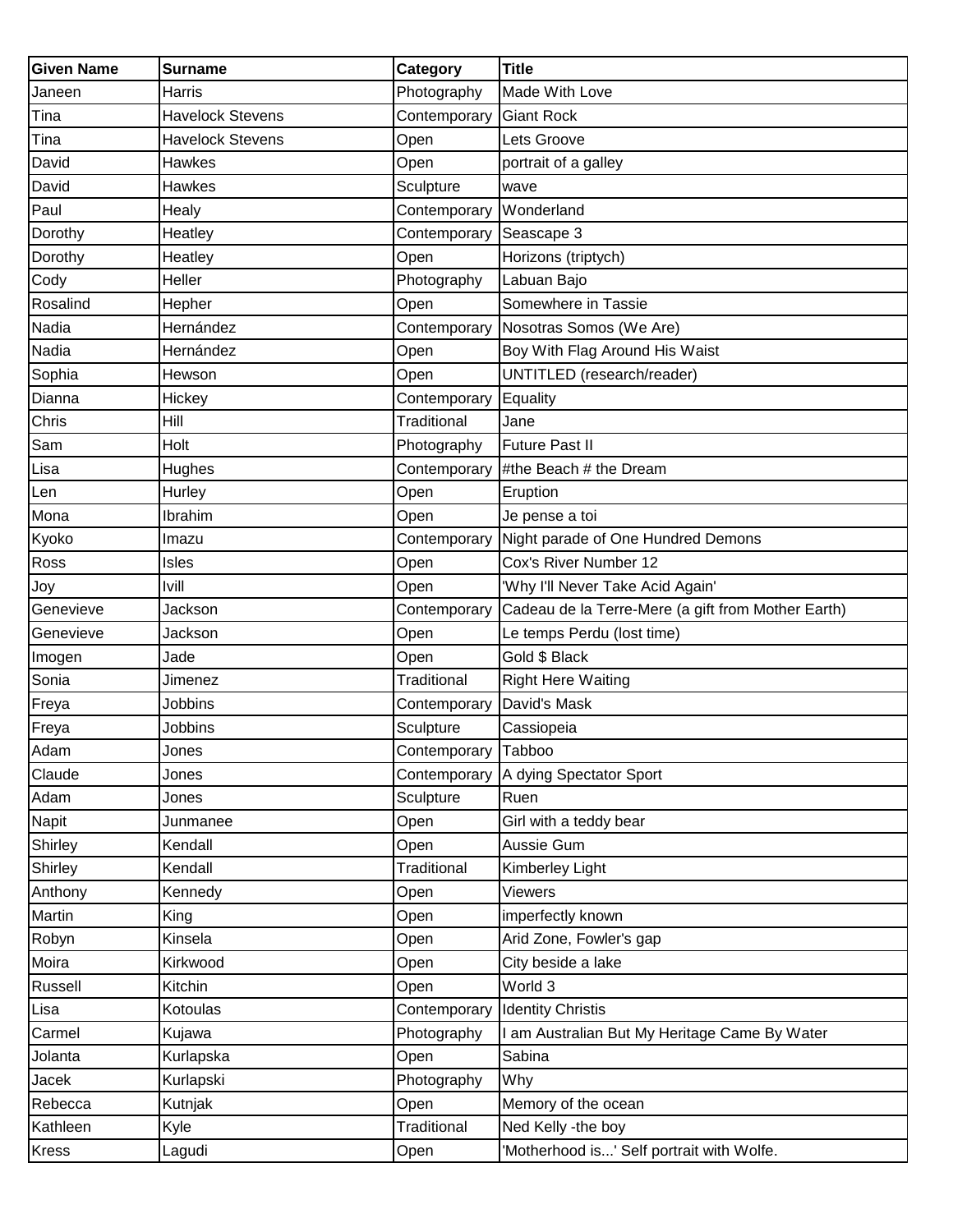| <b>Given Name</b> | <b>Surname</b>     | Category                  | <b>Title</b>                                     |
|-------------------|--------------------|---------------------------|--------------------------------------------------|
| Shivanjani        | Lal                | Contemporary              | में यहाँ नहीं हूँ (I am not here)                |
| Sarah             | Langkamp           | Traditional               | My Neighbour, Colin                              |
| Xinh              | Lapinski           | Traditional               | Carolyn                                          |
| Susan             | Levy               | Sculpture                 | <b>SOLE</b>                                      |
| Roxanne           | Lillis             | Contemporary              | Disobedience                                     |
| Michael           | Lindeman           | Open                      | What Not to Say to an Artist                     |
| Rebecca           | Litvan             | Photography               | <b>Ten Years</b>                                 |
| Joan              | Long               | Contemporary              | Gateway to                                       |
| Patricia          | Lyall              | Contemporary              | <b>High Rise Living</b>                          |
| Jeanette          | Maher              | Open                      | songs from the heian soft bells                  |
| Dave              | Manning            | Open                      | The Dish - Searching For E.T.                    |
| Dave              | Manning            | Traditional               | The Cosmologist - Prof Alan Duffy                |
| Tania Maria       | Mastroianni        | Contemporary              | Great Balls Of Fire, The Crying Creatures Series |
| Tania Maria       | Mastroianni        | Open                      | The Rape Of Antina, The Crying Creatures Series  |
| Ken               | Mcbeath            | Photography               | Ma Belle Domestique Objet De Art                 |
| Julie             | Mccurry            | Contemporary              | South Coast Headland                             |
| Julie             | Mccurry            | <b>Traditional</b>        | <b>Shell Cove Estate</b>                         |
| Jennifer          | Mcintosh           | <b>Traditional</b>        | Local Residents - Katoomba Street                |
| Kevin             | Mckay              | Traditional               | Golden Hour - Oak Park Pavilion                  |
| Marieta           | Mcnaught           | Contemporary              | <b>Faraway Shop</b>                              |
| Ann               | Meadley            | Traditional               | Out of the Darkness                              |
| Leila             | Mehrabi            | Contemporary              | Inside Me                                        |
| Leila             | Mehrabi            | Open                      | Home                                             |
| Sanné             | Mestrom            | Contemporary              | <b>Sleeping Muse</b>                             |
| Sanné             | Mestrom            | Sculpture                 | Self Portrait (Beauty Spot)                      |
| Melissa           | Mladin             | Open                      | We don't talk anymore                            |
| Mark              | Mohell             | Open                      | Eucalyptus 13 (Fyshwick)                         |
| Nicole            | Monks              | Contemporary              | Reflections                                      |
| Nicole            | Monks              | Open                      | The Hot Gold Hush of Noon                        |
| Laura             | Moore              | Contemporary              | Likeness #6                                      |
| Laura             | Moore              | Photography               | Act #7                                           |
| Molly             | Morphew            | Contemporary              | 45 Silverwood Rd, Brownlow Hill (2570)           |
| Molly             | Morphew            | Sculpture                 | Colour and Death                                 |
| Machiko           | Motoi              | Contemporary              | pu'haaA--!                                       |
| Jackie            | Murphy             | Contemporary              | SLAP (Sea Land Air Plastic)                      |
| Joy               | <b>Myers Creed</b> | Traditional               | Green Mountain                                   |
| Kelli             | Nalder             | Contemporary              | sacred place                                     |
| June              | Neaylon            | Traditional               | Women In The Forest                              |
| James             | Nguyen             | Open                      | Portion 53                                       |
| Agnes             | Nielsen            | Contemporary              | stormy sea                                       |
| Kate              | Noble              | Contemporary              | Poles and wires                                  |
| Paris             | Norton             | Open                      | whitewash                                        |
| Campbell          | Nugent             | Photography               | Genesis                                          |
| Katrina           | O'brien            | Contemporary              | The Beauty. The Train. The Reality.              |
| Sean              | <b>O'leary</b>     | Contemporary Plants       |                                                  |
| Naomi             | Oliver             | Contemporary Power Play I |                                                  |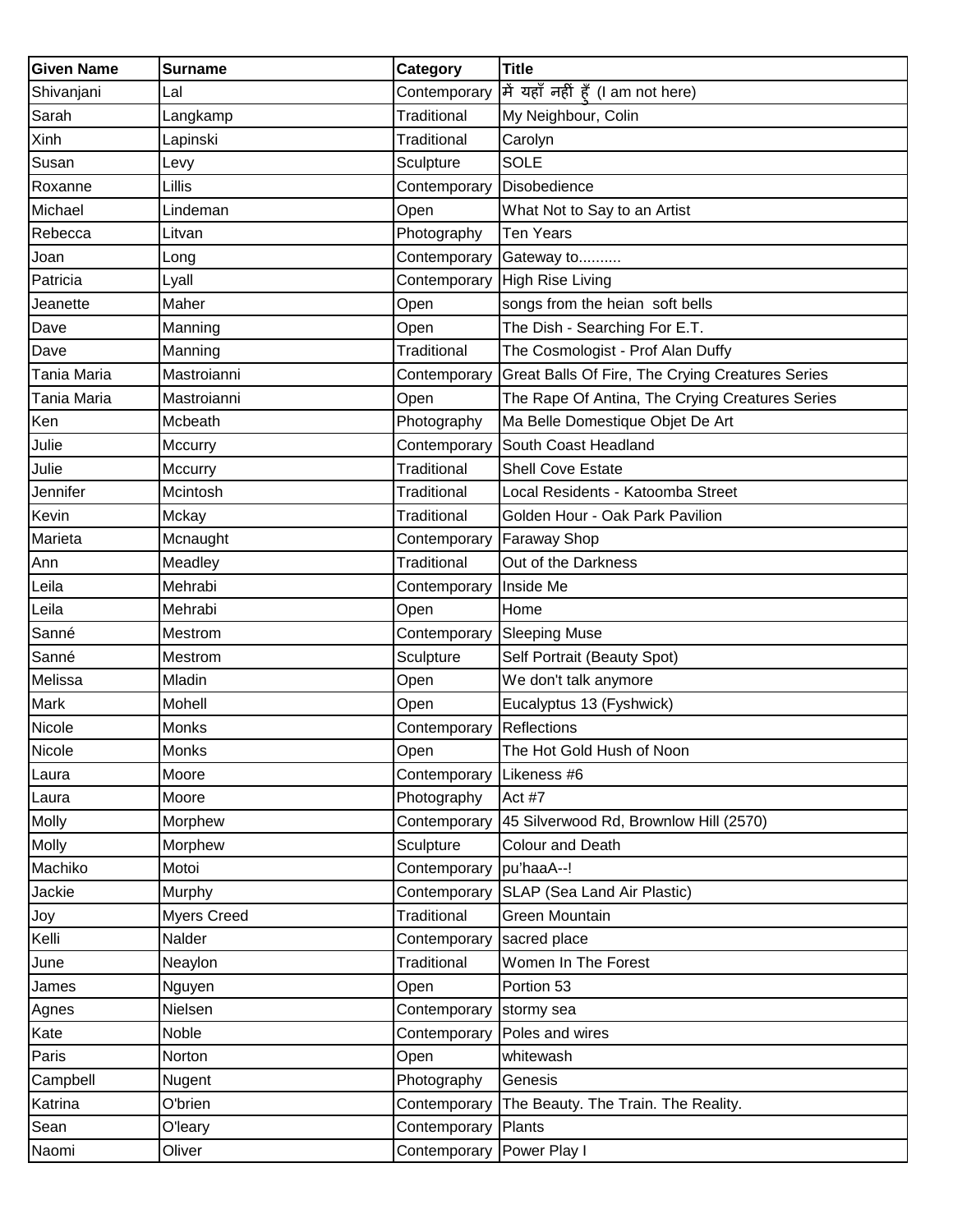| <b>Given Name</b> | <b>Surname</b>   | Category           | <b>Title</b>                                  |
|-------------------|------------------|--------------------|-----------------------------------------------|
| Naomi             | Oliver           | Open               | Power Play II                                 |
| Halinka           | Orszulok         | Open               | Random Collaboration                          |
| Ercan             | Ozdogan          | <b>Traditional</b> | Afternoon NSW                                 |
| Raj               | Panda            | Traditional        | Supplement city                               |
| Lucia             | Parrella         | Open               | Libri Sibyllini                               |
| Laurel            | Peel             | Traditional        | Across the Bay                                |
| Corrado           | Peluso           | Open               | Regret                                        |
| Sophie            | Penkethman-Young | Contemporary       | HTML_Flatpack                                 |
| Aston             | Philip           | Open               | Come Together (NIKIM)                         |
| Aston             | Philip           | <b>Traditional</b> | Bored of the Flies                            |
| Rebecca           | Pierce           | Sculpture          | <b>LOST IN THE CLOUD</b>                      |
| Hayley            | Pigram           | Open               | We always cling to those who hurt us the most |
| Anthony           | Polistena        | Contemporary       | <b>Bless this Day</b>                         |
| Anthony           | Polistena        | Traditional        | Season's End                                  |
| Emily             | Portmann         | Open               | <b>Phallic Gestures I</b>                     |
| Meaghan           | Potter           | Contemporary       | A Familiar Face (Sulphur Crested Cockatoo)    |
| Claire            | Primrose         | Contemporary       | Before and After 2                            |
| Barry             | Prince           | Contemporary       | Guess What?                                   |
| Barry             | Prince           | Traditional        | Come in Spinner                               |
| Craig             | Proudford        | Photography        | <b>Red Balloon</b>                            |
| Mirjana           | Psakis           | Open               | Max Miller                                    |
| Mirjana           | Psakis           | <b>Traditional</b> |                                               |
| Lauren            | Pudsey           | Traditional        | Galah at Sunrise                              |
| Zorica            | Purlija          | Photography        | Strange Faces #8                              |
| Matthew           | Quick            | Open               | In The Name Of Beauty                         |
| Peter             | Ra               | Open               | THE AUCTIONEER                                |
| George            | Raftopoulos      | Open               | Faceless, nameless done damage                |
| Kenke             | Ralph            | Open               | selfie factory                                |
| Hugh              | Ramage           | Open               | The Conversation                              |
| David             | Ramsden          | Open               | Search for Proserpina                         |
| Donna             | Ransom           | Traditional        | Sea Surge                                     |
| Jd                | Reforma          | Contemporary       | Coconut Republic                              |
| Colin             | Rhodes           | Open               | <b>Circus Family</b>                          |
| Alun              | Rhys Jones       | Open               | Self-Portrait as The Sexiest Man Alive Series |
| David             | Rickards         | Contemporary       | Sperm to Worm in One Life                     |
| Jeanette          | Riley            | Traditional        | <b>Burning Off</b>                            |
| Julie             | Robertson        | Open               | Walk With Me #4                               |
| Maureen           | Robins           | Contemporary       | Erehwon Land                                  |
| Jeraldene         | Robinson         | Photography        | Misty morning                                 |
| David             | Robinson         | Traditional        | The Great Unwashed                            |
| Khaled            | Sabsabi          | Open               | A self-portrait                               |
| Carmen            | Sandy            | Open               | <b>Circles of Equality</b>                    |
| Jillian           | Scahill          | Sculpture          | Woven Buru                                    |
| Douglas           | Schofield        | Open               | Rough as Guts (Garden Potential)              |
| Valentina         | Schulte          | Contemporary       | In a state of Impermanence                    |
| Valentina         | Schulte          | Photography        | System #1                                     |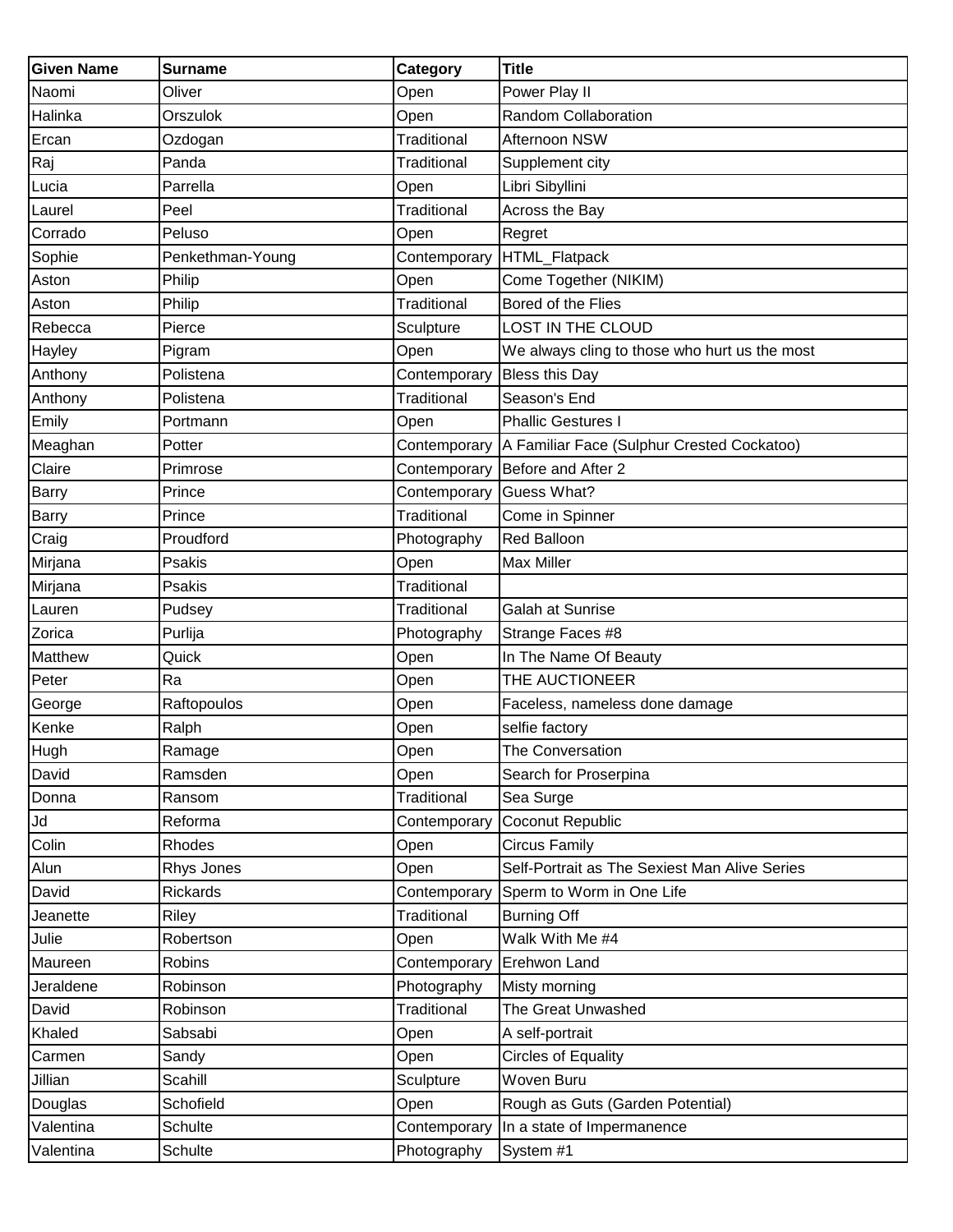| <b>Given Name</b> | <b>Surname</b>  | Category           | <b>Title</b>                                   |
|-------------------|-----------------|--------------------|------------------------------------------------|
| Nigel             | Sense           | Open               | Do you know the secret hand shake              |
| George            | Shaw            | Photography        | Valerie                                        |
| Tara              | Sheather        | Photography        | Foliage                                        |
| Helen             | Shelley         | Contemporary       | New Life Old Life New Life no.6                |
| Damien            | Shen            | Open               | Still life after Penn                          |
| Jeannette         | Siebols         | Open               | Phoenix                                        |
| Michael           | <b>Simms</b>    | Traditional        | Paul Capsis II                                 |
| Sally             | Simpson         | Contemporary       | Coral Reliquaries for an Unknown Future Museum |
| Gary              | Smith           | Contemporary       | Camp Fun Time                                  |
| Gary              | Smith           | Traditional        | Candy Reef                                     |
| Paul              | Snell           | Open               | Mute # 201702                                  |
| Ingrida           | Spole           | Contemporary       | Ripples                                        |
| Ingrida           | Spole           | Open               | Solitude                                       |
| Keith             | Stanley         | Open               | Slave To The Dollar                            |
| Kate              | <b>Stewart</b>  | Contemporary       | The Cave, 2017                                 |
| Dj                | <b>Stief</b>    | Open               | You Don't Get to Vote on Who I Love            |
| Ruth              | Stone           | Contemporary       | Red Horse Joins Up with Running Girl           |
| Susanna           | <b>Strati</b>   | Open               | In Memoriam, Elegy for threadwork              |
| <b>Brian</b>      | <b>Stratton</b> | Traditional        | Shoalhaven Tapestry                            |
| Dorothy Rae       | Sullivan        | Contemporary       | Lament for Lassiter                            |
| Dorothy Rae       | Sullivan        | Traditional        | The Calm Before                                |
| Phaptawan         | Suwannakudt     | Open               | Reincarnation of the Butterflies series 1      |
| Nell              | Syme            | Contemporary       | My Sunburnt Country                            |
| Nell              | Syme            | Traditional        | Sunday Brunch                                  |
| Shireen           | Taweel          | Sculpture          | Sirraj - illuminate                            |
| Geraldine         | Taylor          | <b>Traditional</b> | Precious Jewels                                |
| Ben               | Terakes         | Open               | Glory hole with pyramid and boobs              |
| Clare             | Thackway        | Open               | Beneath                                        |
| David Hugh        | Thomas          |                    | Contemporary Susanna and the Larvae            |
| Hetty             | Thompson        | Contemporary       | <b>Golden Glow</b>                             |
| Hetty             | Thompson        | Traditional        | Our Special Place                              |
| Sri               | Thulin          | Traditional        | Mapping of My Life                             |
| Angela            | Tiatia          | Open               | Dark Light, 2017                               |
| Mark              | Titmarsh        | Open               | New Earth (Magenta)                            |
| Julie             | Toke            | Sculpture          | Just Deserts ?                                 |
| Sally             | <b>Tomkins</b>  | Traditional        | <b>Spring Reveal</b>                           |
| Alicia            | Toner           | Open               | <b>Consuming Cruelty</b>                       |
| Alicia            | Toner           | Sculpture          | An open book                                   |
| Anna              | Tregloan        | Contemporary       | Smoke and Mirrors number 2                     |
| Anna              | Tregloan        | Open               | Sufficiently Breathless number 6               |
| Ken               | <b>Tucker</b>   | Open               | <b>Bush Smphony</b>                            |
| Murat             | Urlali          | Open               | Adam&Steve, (Thanks Albie!), after Durer.      |
| Murat             | Urlali          | Traditional        | Beacon                                         |
| Brendan           | Van Hek         | Open               | Horizon (tangerine, pale pink)                 |
| Yehoshua          | Viles           | Open               | <b>Seated Figures</b>                          |
| Yehoshua          | Viles           | Traditional        | Gab                                            |